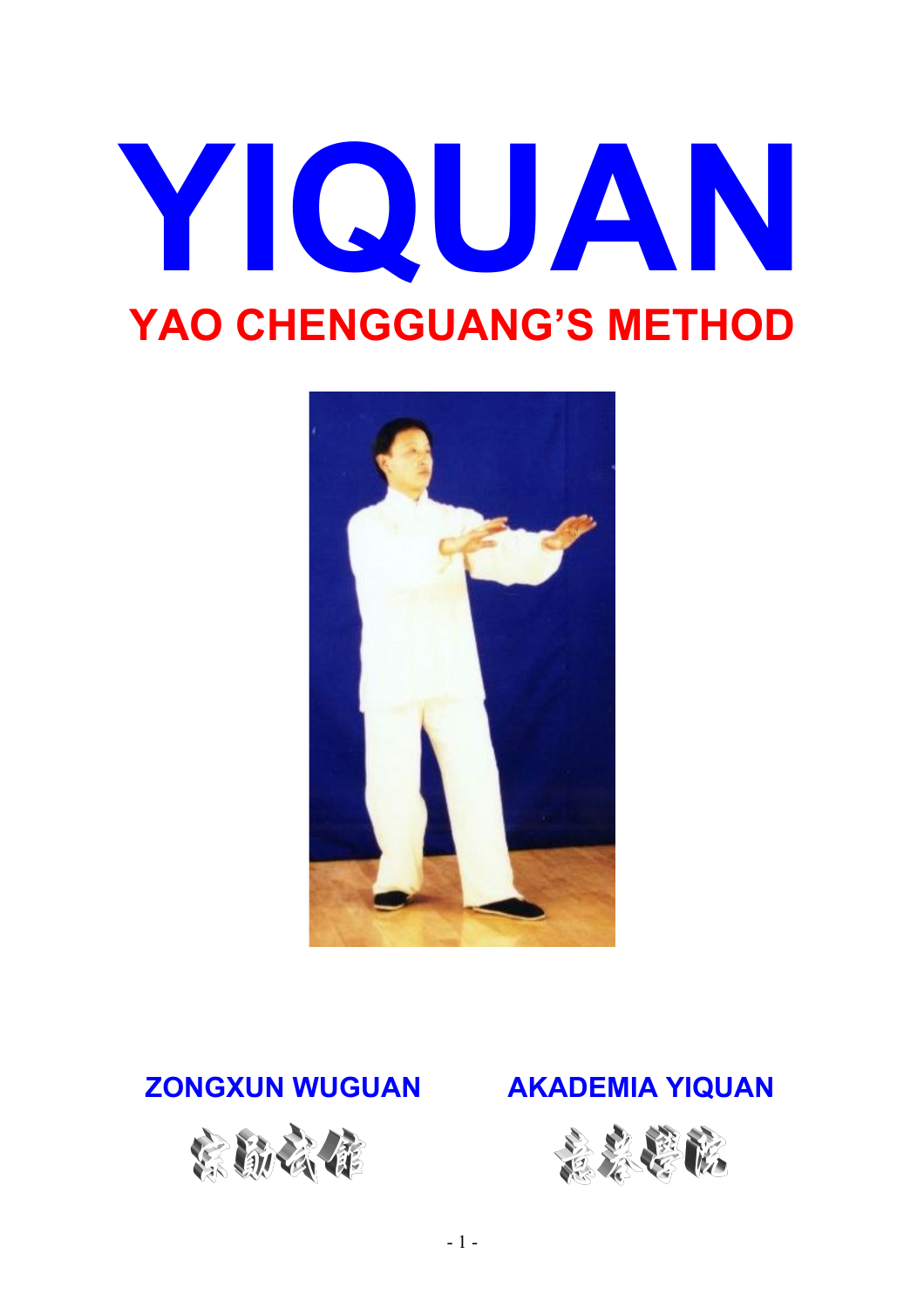**XIE YONGGUANG**



**TRANSLATED FROM CHINESE BY ANDRZEJ KALISZ**

**ZONGXUN WUGUAN, YIQUAN ACADEMY, 2003**

 $-2-$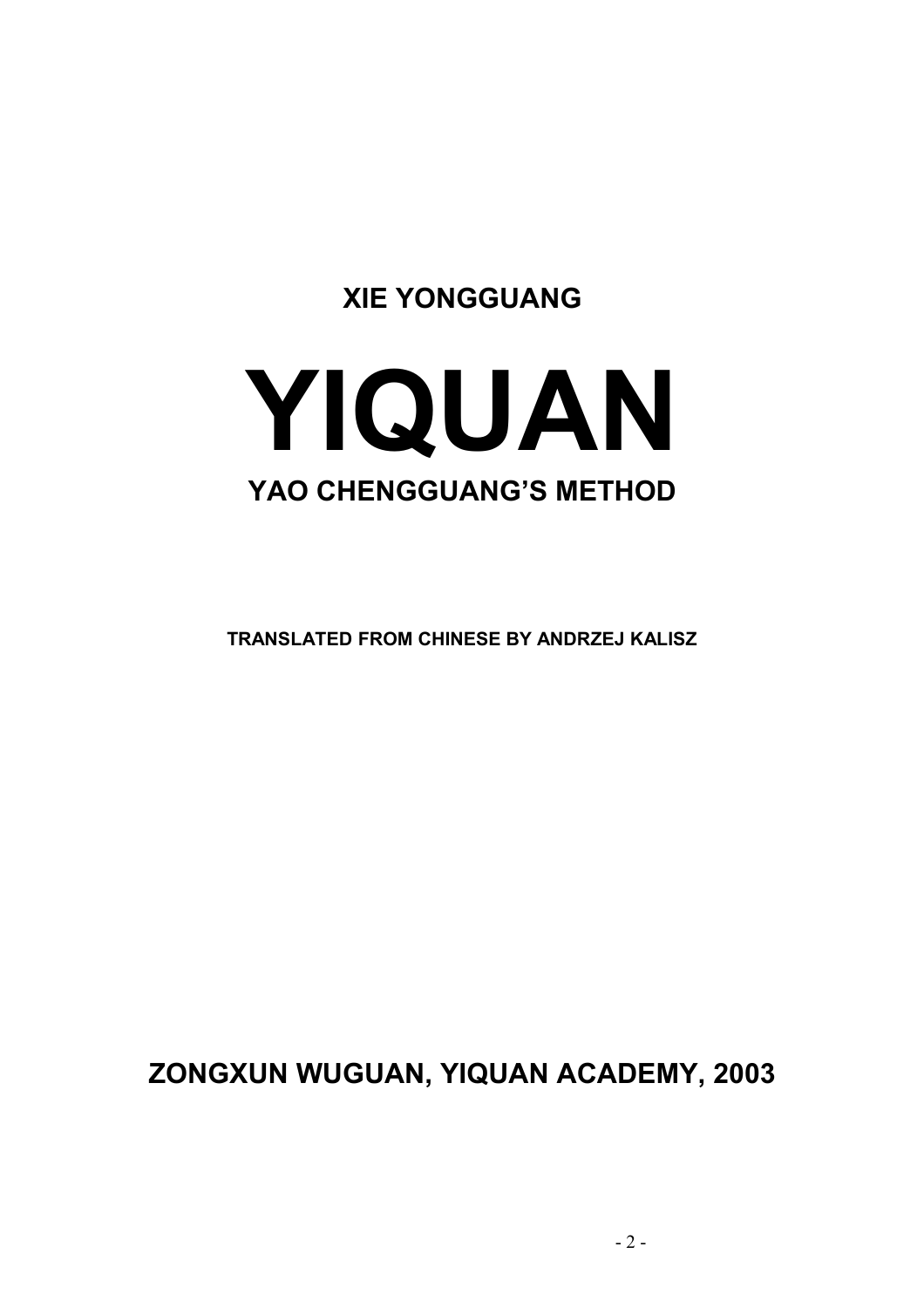### **CONTENTS:**

- **FROM AUTHOR PAGE 4**
- **ON PRINCIPLES OF STUDYING YIQUAN PAGE 5**
- **ON ZHAN ZHUANG PAGE 8**
- **ON SHI LI PAGE 11**
- **ON MOCA BU PAGE 14**
- **ON FA LI PAGE 17**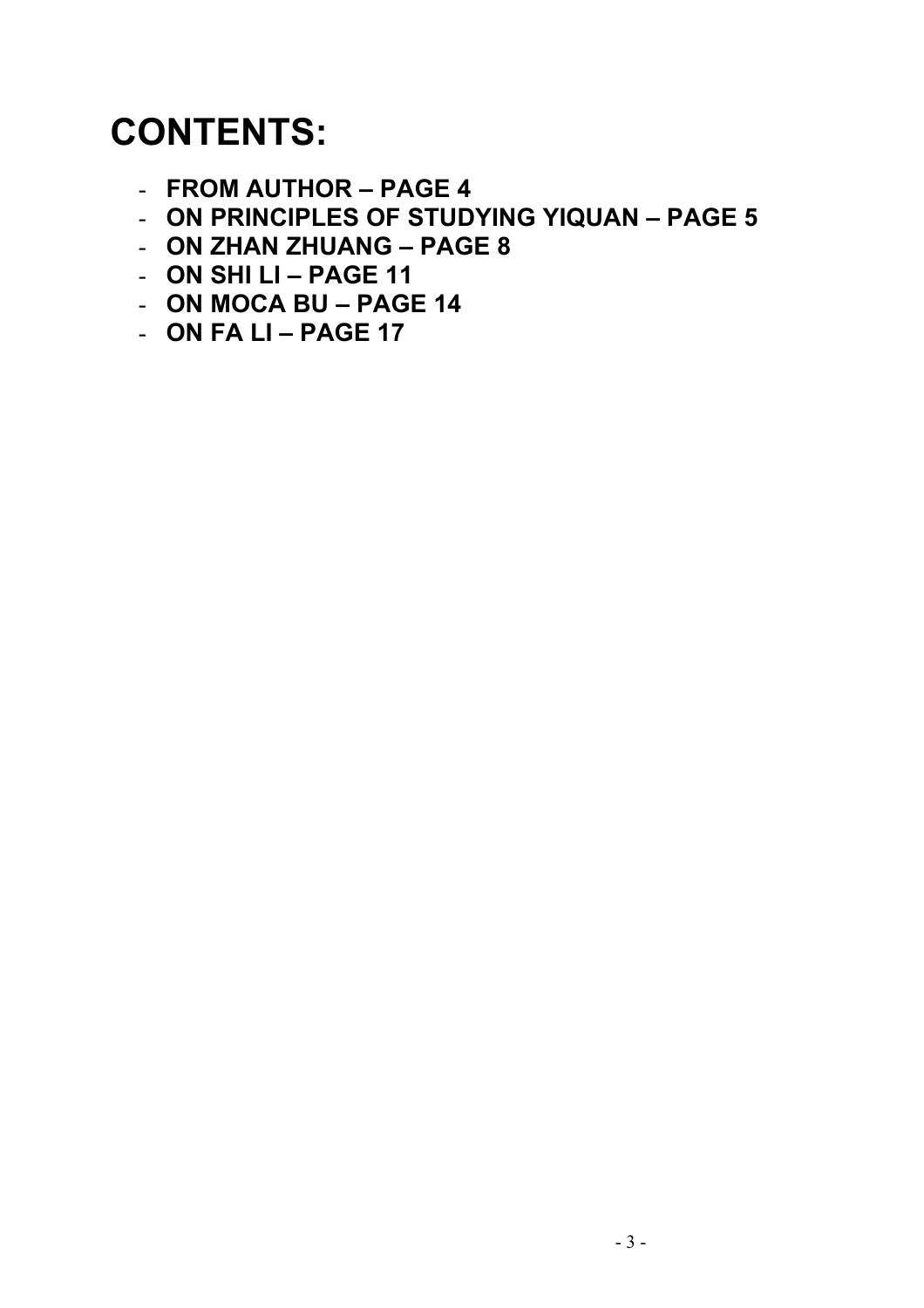## **FROM AUTHOR**

Learning from master Yao Chengguang, I had opportunity of listening many times to his explanations of various questions regarding yiquan. His descriptions and explanations are always very precise and are directly related to practice. With master Yao Chengguang's approval, I prepared this work, based on his teachings.

The book is made of two parts:

- **PART I** about principles o studying yiquan, zhan zhuang, shi li, moca bu and fa li,
- **PART II** about shi sheng, tui shou, san shou, wooden staff practice, yiquan today and future of yiquan.

I hope that it will be valuable introduction to yiquan.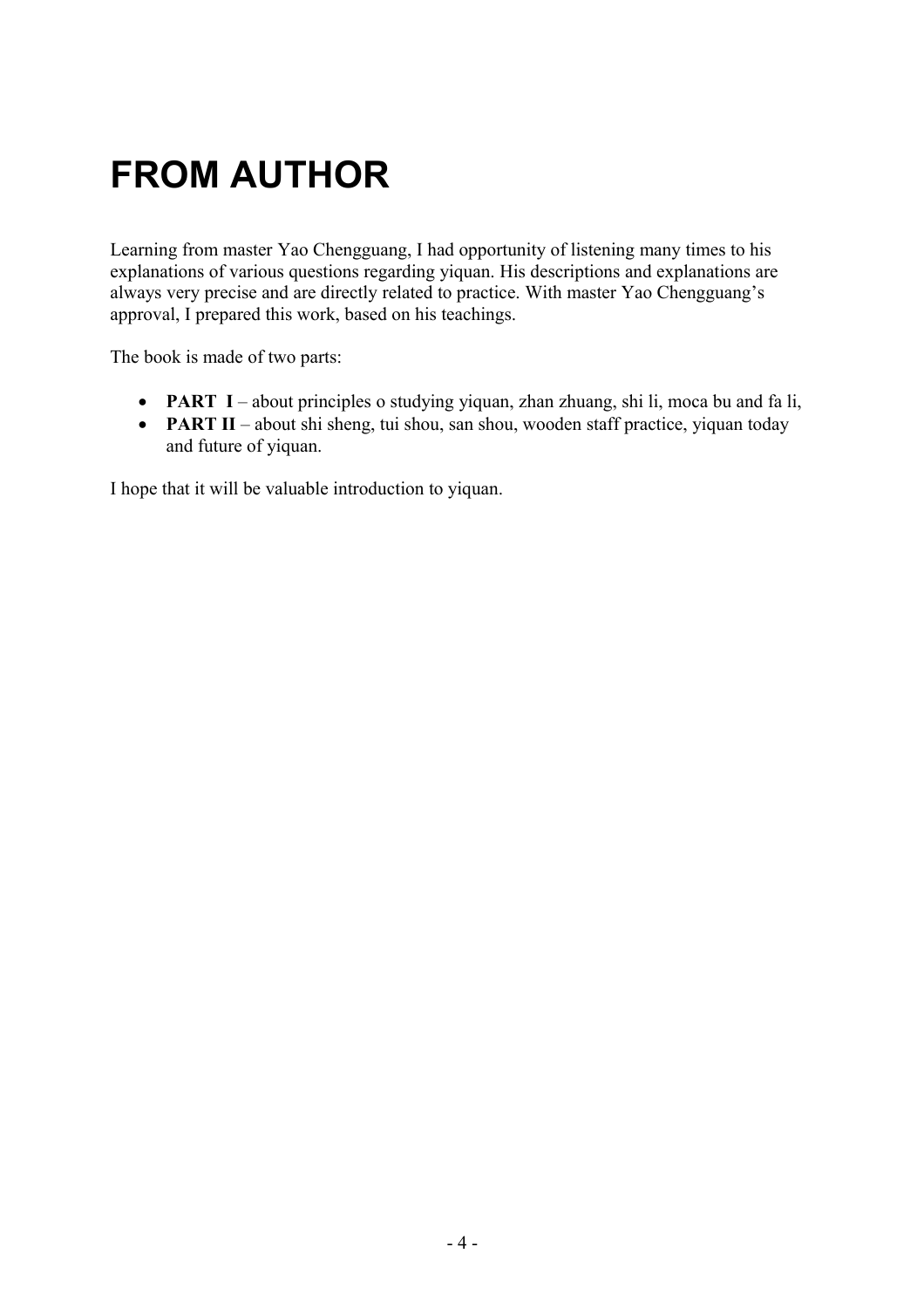## **ON PRINCIPLES O STUDYING YIQUAN**

#### **HONEST ATTITUDE, SEEKING THE TRUTH, CREATIVITY**

According to master Yao Chengguang, yiquan is a branch of science. We should keep scientific attitude while studying, verifying old concepts and developing new ones. We should learn yiquan and keep developing it, seeing yiquan as a whole, not concentrating only on some part o it.

#### **SCIENTIFIC ATTITUDE IN LEARNING YIQUAN**

In last years there appeared some people in yiquan circles who talk of emission of qi, hitting opponent without touching him, about supernatural abilities. There are also some people talking about "eighteen fighting methods", "thirty six methods" and some "ultimate techniques". According to master Yao Chengguang yiquan is an art and science based on facts proved during practice. From the very start of the development of yiquan, the main idea was getting rid of fallacies and superstitions, and seeking the basis in scientific concepts. All its principles, like: "relax and tension", "mutual relation of movement and non-movement", "simultaneous use of pushing and pulling", "unity of absorbing and throwing away", "force in direction contrary to movement", "frontal and diagonal used together", "soft and hard help each other", "forward and backward", "single and double", "light and heavy" etc. are based on the concept of dialectical unity of the opposite.

Even such great masters in history of yiquan as Wang Xiangzhai and Yao Zongxun didn't do emission of qi, hitting opponent without touching and didn't exhibit supernatural abilities. Propagating such concepts makes people think of yiquan as something supernatural and mysterious. Those concepts are contrary to the principles of yiquan, because they oppose the physics of human body. According to principles of mechanics, when there is no external force applied to body, the body is staying in state of non movement, or continuing movement without changing speed. If there is some change in this state, it is because some force is applied. When we talk about force, it means mutual relation of bodies. Basis of tui shou is contact of hands and relation of forces used by both partners. Then it is possible to use many principles of physics, like: leverage, sum of forces, movement of a screw etc.

Wang Xiangzhai said: "No method is basis of martial art, if there is a method, it should be empty". The value of any martial art is based on its principles, and not how its outer form looks. It's like with coins: we have 1 fen, 2 fen, 5 fen. There is no need to issue 3 fen, 4 fen or 8 fen coins. The method of martial art is "one action is changing into hundreds, hundreds are based on one". So the method of yiquan is a method of principles, it's "great unified method", method of developing our natural abilities. It's not some techniques, which are something very superficial. Wang Xiangzhai said: "All those forms and techniques caused degeneration of martial arts". So there is no place in yiquan for all those "eighteen fighting methods", "thirty six methods" and other "ultimate techniques".

Those "mystical concepts" and "ultimate techniques" appear, because those who propagate them didn't undergo systematic study and practice of yiquan as a whole system. They try to hide their lack of knowledge and understanding of yiquan by talking about "ultimate techniques" and about miraculous, supernatural, so people would think how advanced they are and how their level of knowledge is far beyond understanding of normal people.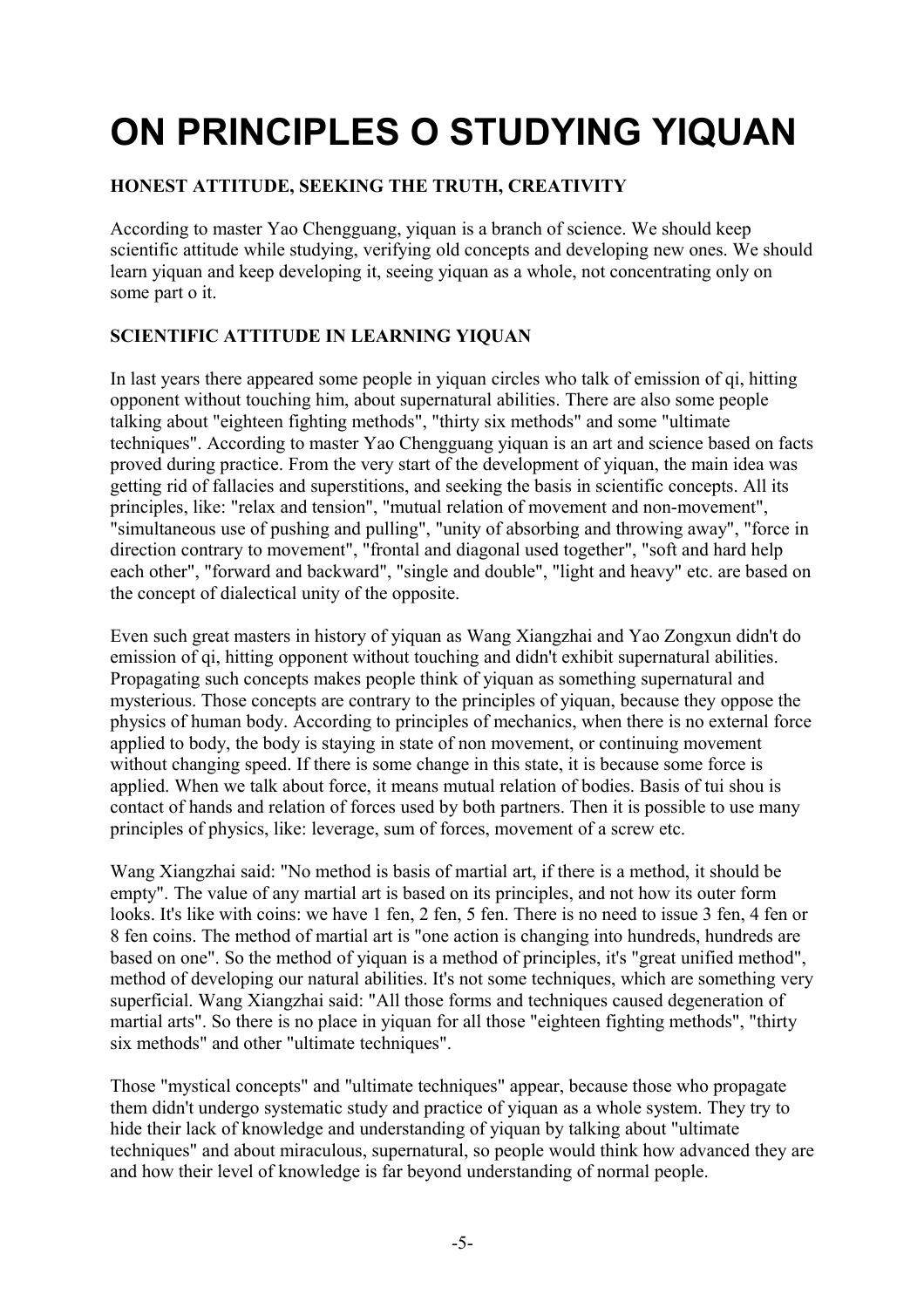Many students ask master Yao Chengguang about the problem of some teachers keeping their knowledge in secret. Yao thinks that teachers who act in this way just don't have real knowledge and skill. Those people don't have much to offer to their students, and what they have is not really profound. So they are afraid, that if they teach students all they know, they will not have anything more left which they could teach. So they choose mysticism and obscurity. Yao Zongxun used to say: "I open my treasure house for all of you, and you just keep trying to take from it as much as you can". Yiquan is not something mysterious. But at the same time it is not something very easy to learn. So even if student have chance to learn from good teacher, the results of study and practice depend also on student's ability of understanding, his character, perseverance, courage, physical fitness etc. Even if teacher is trying to teach student everything he knows, it is not sure if student will be able to understand it and master it. So if teachers try to hide their knowledge, how can wushu develop?

Master Yao Chengguang always stresses, that yiquan is a branch of science. Studying science, we shouldn't be arrogant and impatient. We must treat the field of our study seriously, not making people think it's something miraculous, and not keeping our knowledge only for ourselves. Those who learn yiquan should not follow some fallacies, but should keep attitude of a scientific researcher, connecting practice with theoretical studies. Studying a martial art, you should try to understand its principles. Only then you can make real progress. Only then yiquan can be further developed.

#### **LEARNING YIQUAN WITH USE OF A SCIENTIFIC SYSTEM OF METHODS**

"Science, system, strictness, standard", this is the principle which master Yao Chengguang is using in teaching. According to him, the study of yiquan must be based on scientific concepts, on a systematic program of study, strict demands and standard postures, so students can gradually get knowledge of all practice and theory of yiquan, from simple to complex, from shallow to profound. Students must have chance to follow clear path, developing proper reactions and movements. Learning and mastering some skills is based on creating appropriate system of reactions. By repeating exercises many times, the reactions are enhanced, and certain skills are developed. Without the principle of "science, system, strictness, standard" wrong reactions can develop, which would make mastering some skill impossible.

Master Yao Chengguang got rid of the old teaching method of showing something without explaining. He uses modern method of linking practice with theory, gradually leading student to higher level, using standard demonstration with vivid explanation, making yiquan easier to learn. According to master Yao, zhan zhuang, shi li, fa li and other basic training methods are just various forms of seeking and developing of hunyuan li. So mind activity is key point in all those training methods. After some time of practice of basic methods, students should also make fighting practice a part of their program, under more demanding conditions continuing seeking and developing hunyuan li. They should practice running, rope jumping, fa li, tui shou, san shou, developing physical attributes, improving endurance, speed, coordination.

Yiquan stresses practice. Test of fighting skill is the ultimate indicator of effectiveness of training methods. Development of fighting abilities and skills is result of improving of functioning of neural system, improving your physical and mental side, mastering skills and strategy. There are no shortcuts in study of yiquan. **The only possible shortcut is: proper**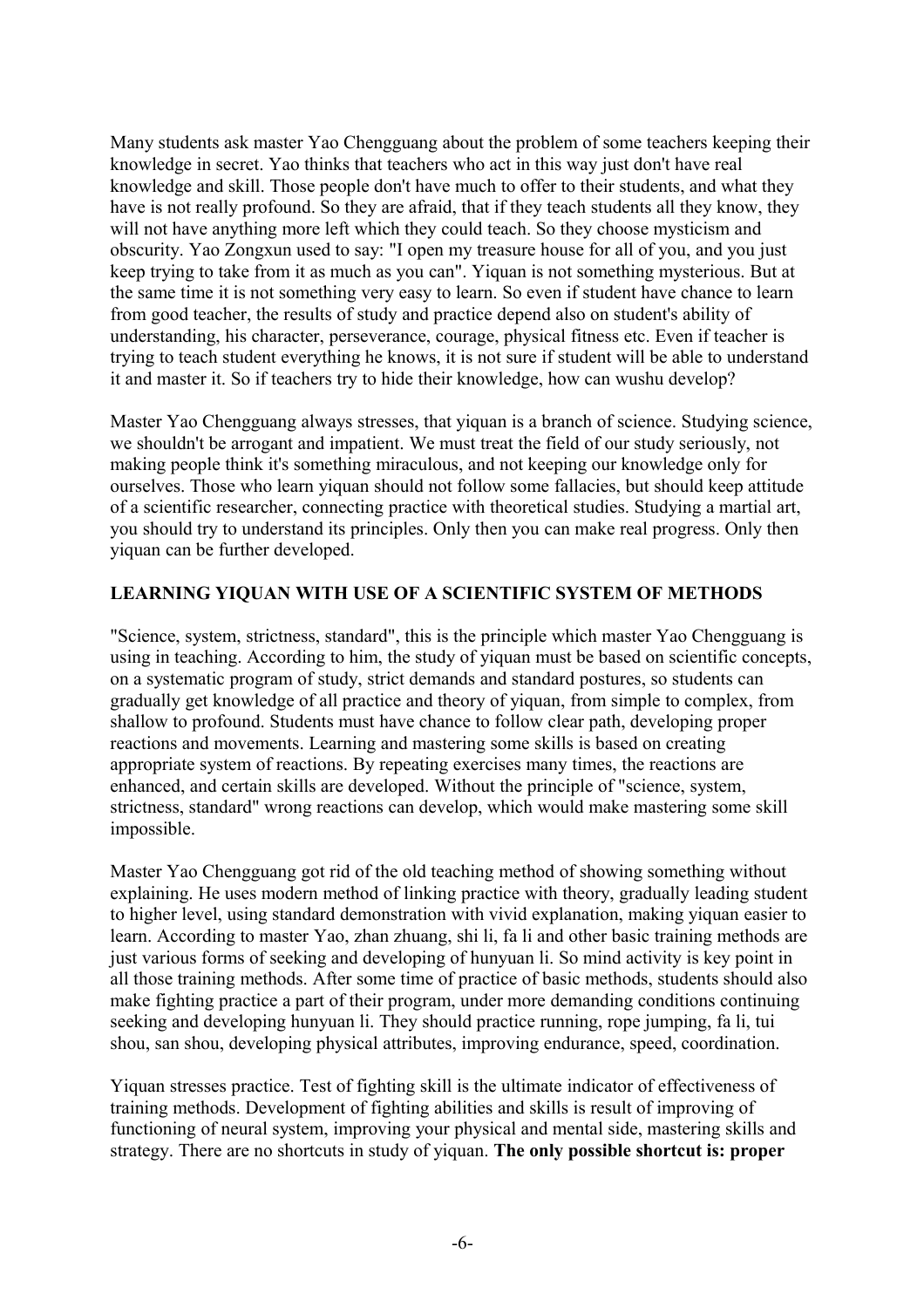#### **method + good teacher + ability of understanding + courage + physical attributes + hard work.**

#### **CREATIVE ATTITUDE , ABSORBING FROM MANY SOURCES**

Yao Chengguang says, that while studying yiquan, you should have contact with people from other martial arts, so you can know their abilities and skills, and absorb from them what is valuable. You shouldn't be like a frog in a well, seeing only small part of the sky. When Wang Xiangzhai met western boxers, he noticed that boxing is very practical and scientific, so he absorbed a lot from boxing. Later, thanks to Yao Zongxun's work, the training system of yiquan was further developed. We started using hitting pads and bags, gloves and other protective equipment. At that time many people in chinese martial arts circles were critical about those changes. But science should be developed all the time. Developing means getting rid of some old stuff, absorbing from many sources, and creating new concepts and methods. Practice proved that Yao Zongxun was right when making those changes. Introducing bags and pads made training of punches closer to real fighting. Gloves and protective equipment make possible hitting hard and testing fighting methods without injuring training partner. It enriched training system of yiquan, making training more effective. It was next breakthrough in history of Chinese wushu.

Some people talk a lot about "training of tendons and bones" 1. According to master Yao Chengguang it is early and not mature concept of Wang Xiangzhai, from the first period of development of yiquan. Wang never mentioned such a concept in later years. "There is no limit to the development of martial art, how could we talk about great perfection". All masters with great achievements devoted all their lives to seeking and perfecting, absorbing new, rejecting what was wrong, gradually developing their systems. Their views were changing, different in early period, in middle period and late period. Later teachings are more mature. But we still have people who keep propagating early concepts of Wang Xiangzhai. Obviously it is result of not knowing and not understanding history of yiquan, not understanding the process of its development. Of course those early concepts of Wang were very popular at some point of time, at some stage of development of wushu. But during process of development some ideas must be rejected. It's the same in society and in martial arts. Today, high technology is used on battlefield. If we would rather use spears and halberds, because we think it is our precious tradition, anybody can predict the results. Also martial arts should be developed creatively, according to demands of new times and modern knowledge. Rules of yiquan tui shou and san shou competitions have been prepared during last years. Thanks to support of Chinese Wushu Association such competitions were already conducted. It is next step which we made. We can expect that yiquan will soon appear at international events.

Master Yao Chengguang says that now it is crucial moment in development of yiquan. Wang Xiangzhai and Yao Zongxun were precursors of this science. We should continue their work. Let's hope that yiquan people will not think just about their private benefits, propagating yiquan as some mysterious system, but will keep honest attitude, doing deep study and research, seeking truth, cooperating with others, making contribution to the development of yiquan.

*1 - Yiquan which we do is based on concepts developed by Wang Xiangzhai in later period. We don't treat the classical concepts like qi or nei jin (internal strength) as something not related to biomechanics, but as some old way of describing functioning body and relation between consciousness, neural system and movement system. So there is no place for the concepts of dividing training into two parts: "training of tendons and bones" and "training of qi" (from translator).*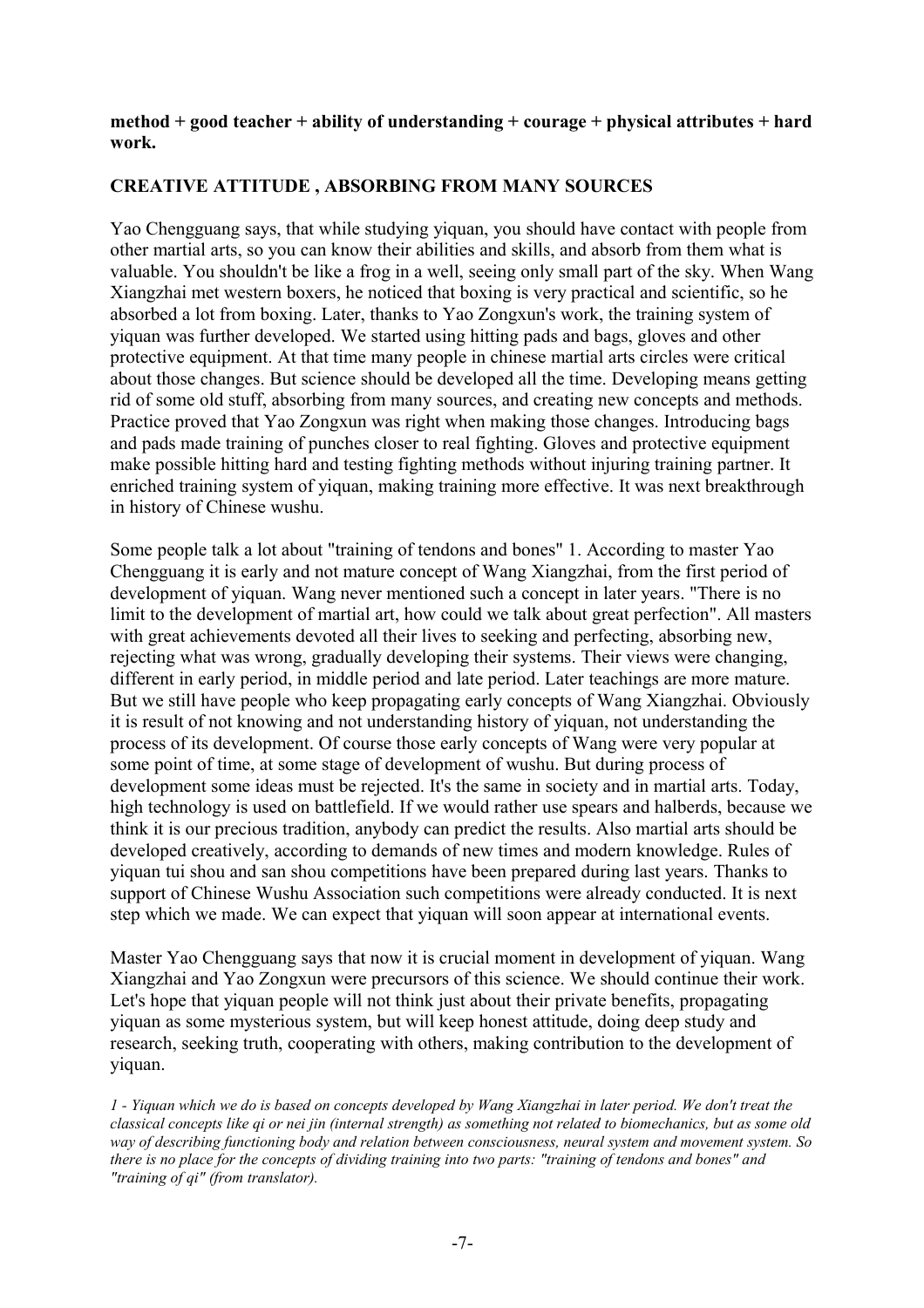## **ON ZHAN ZHUANG**

Master Yao Chengguang is often repeating his father's words: "When you understand the content of zhan zhuang, you understand half of yiquan". Zhan zhuang is a method with which students are introduced into the world of yiquan.



Mind activity, use mental images, is most important element of zhan zhuang. Any movement of human body is result of working of muscles on joints and bones system, and it is directed by neural system. And neural system is controlled by conscious mind. So mind activity is very important. Practical skill is directly related to mastering of mind activity. But if you think only about mind, neglecting form, martial art would become a tower build without foundation. The proper path of zhan zhuang is linking together mind activity with proper posture. Wang Xiangzhai's words: "Seek only fullness of spirit and mind, and not resemblance of form" are appropriate for high level of practice. Beginners shouldn't blindly follow them.

In zhan zhuang mind is focused, body is relaxed, breathing is natural. According to the aim and effects of practice, zhan zhuang can be divided into two groups: yangsheng zhuang (health postures) and jiji zhuang (combat postures).

The main goal of yangsheng zhuang is cultivating the relax of spirit and body (it's based on the principle of "relaxed but not loose"), with help of positive imaginations. Achieved results are: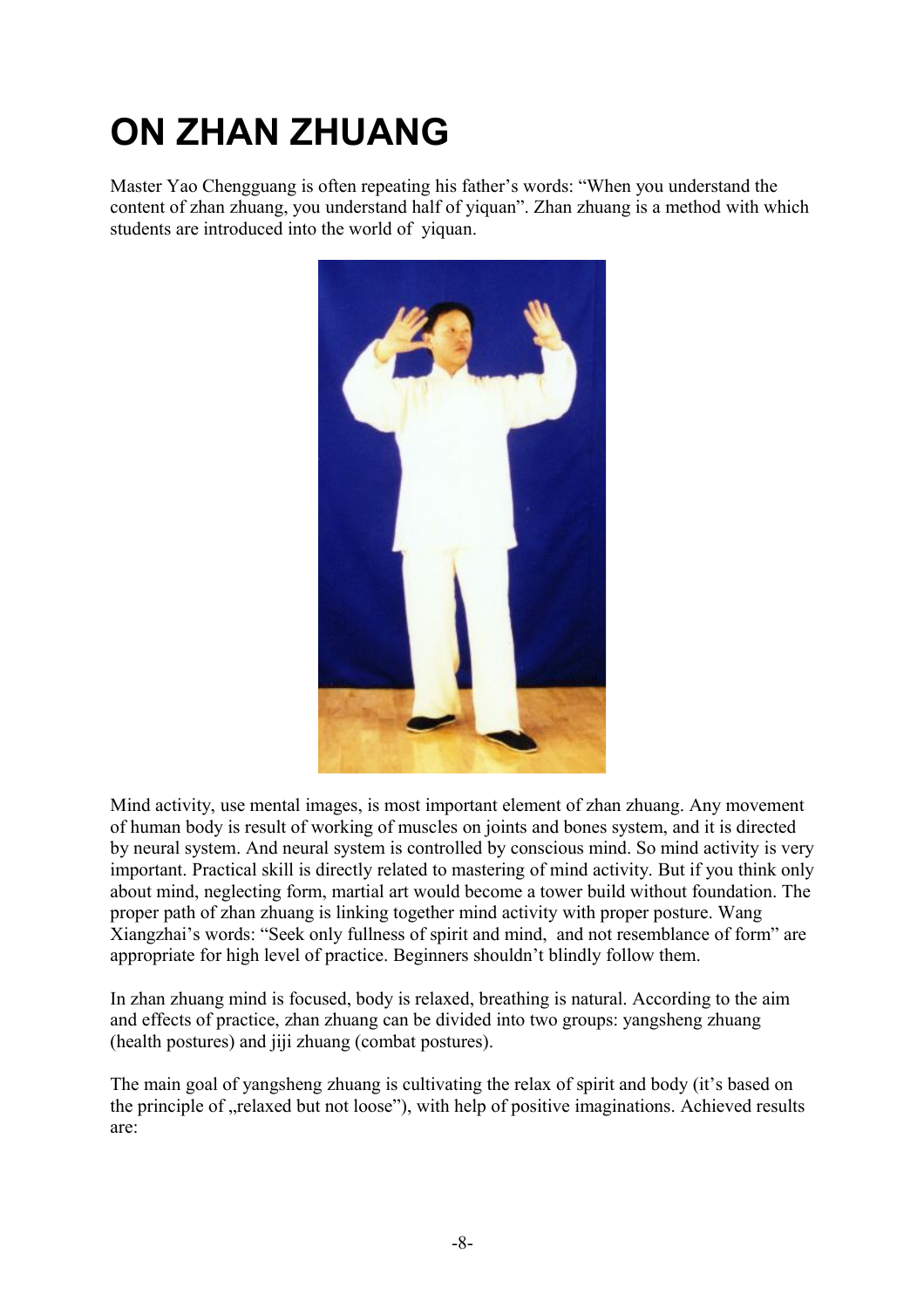- "Change of strength" (huan jin) getting rid of rigid, partial strength. This gives you basis for further practice of changes of relax and tension in jiji zhuang.
- Health: body is relaxed,, mind is tranquil, cerebral cells are are resting, body is regulated by biofeedback mechanism, blood circulation and metabolism improve, whole organism is strengthened.

After you develop some feeling of "relax" in yangsheng zhuang, you should make next step, moving to working with changes between relax and tension in jiji zhuang. From yiquan's point of view relax and tension is a basic pair of opposites which constitutes the movement functions of human body. Force, speed, coordination, endurance, and other physical attributes, all are in some ways related to the question of relax and tension. The main idea of the practice of yiquan is to master and to be able to use effectively relax and tension. This is not only relax and tension in body, but also in mind – which is even more important.

The aim of changes of relax and tension is developing a whole system of contradictory forces, or using different words: developing hunyuan li – holistic force. At beginning we concentrate on our body. After we develop some basis, we put some more attention also to developing the feeling of contradictory forces between body and surrounding space and objects. Finally those feelings are unified – we achieve high level of coordination between mind and body, body and surroundings. This unity is achieved through mo jin (seeking force) practice.

Seeking force means that, according to the principles of: comfort, harmony and fullness, you experience the feeling of force while changing between relax and tension. At beginning you are doing it slowly and softly. There shouldn't be excessive tension, and there shouldn't be excessive relax. Excessive relax makes the force slack. Excessive tension makes the force rigid. In both cases you are losing agility, your reaction is slow, fa li is not explosive, and you are getting tired very soon. Methods of mind activity are used accordingly to student's level in mo jin.

Main stages of mo jin in jiji zhuang:

- Forward-backward, opening-closing, upward-downward this is first stage of mo jin practice. You concentrate on developing the feeling of contradictory forces in your body, using comparatively "short" imaginations.
- Changing directions of seeking force. There is no determined order of directions. When you already have developed some feelings of contradictory forces in you body, you can concentrate a little more on developing the feeling of contradictory forces between your body and surrounding space. The imaginations are "longer", more expanded in space.
- Seeking force in relation to six surfaces simultaneously. This is advanced stage. There is no single direction. The force is "pulsating" in your whole body. The frequency of changes between relax and tension is very high. There appear very short and very fast oscillating movements in all parts of your body, you achieve the state of "movement always being born and never ceasing". Body is as "fast spinning wheel" – when something hits it, it is immediately bounced away. You mind is focused and alert, you are ready to bounce away anything which hits any part of your body. You feel as if your body was one with surrounding space and with whole universe. Yao Zongxun described it this way: "Spirit is as if beyond matter, force in natural, consciousness contains universe".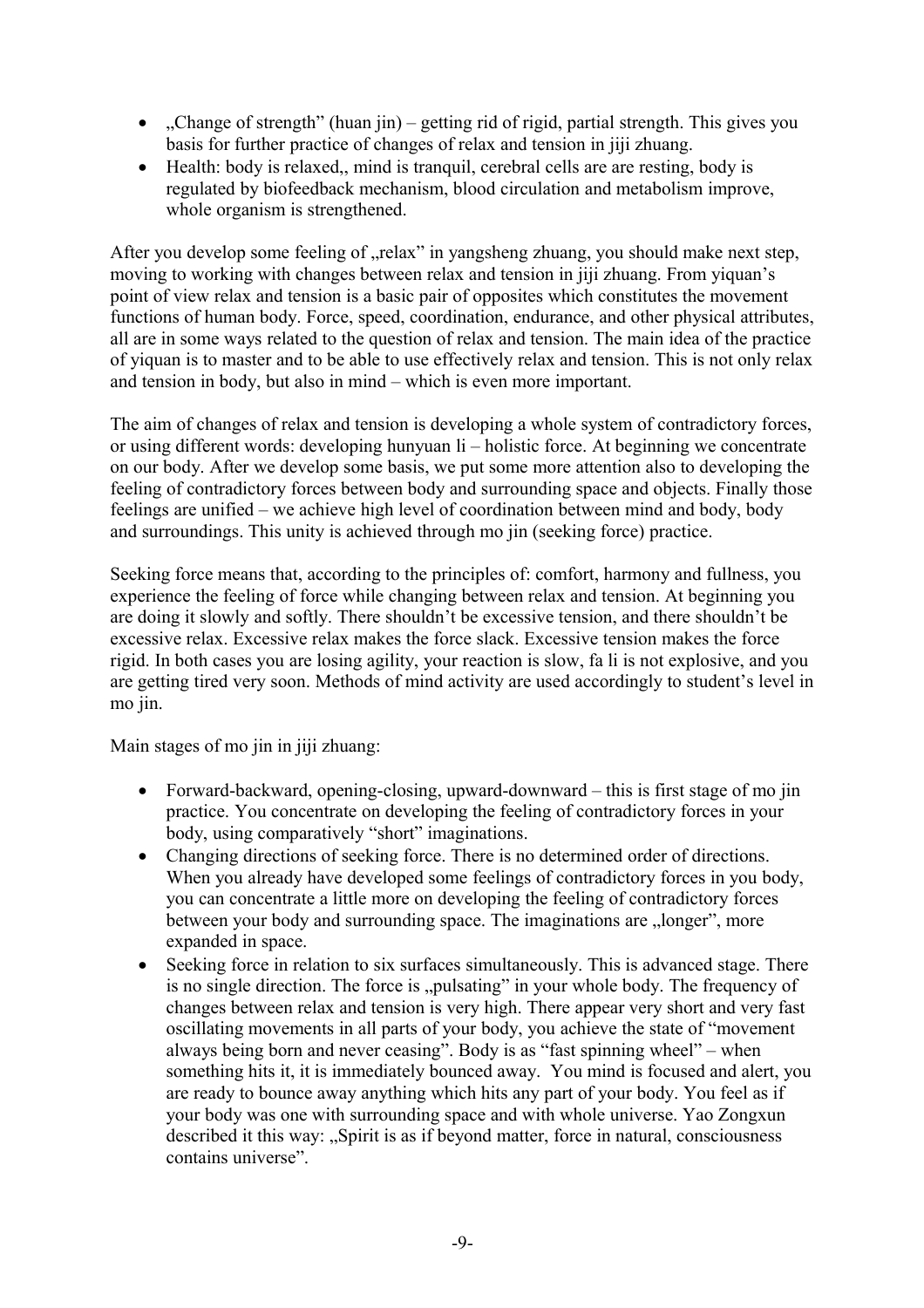In mo jin, you should put attention to following questions:

- If you feel tension, stiffness or weariness, you can stop the mind activity typical for jiji zhuang, and use mind activities typical for yang sheng zhuang instead, in order to have some relax and rest, and after some time you can continue seeking force.
- Time of exercise should be adjusted according to individual conditions. Usually people who have some basics can practice jiji zhuang for some 30 minutes on each side. First you should put attention to the quality of exercise, and then think about practicing longer.
- You should keep feeling of "comfortable force", "fullness of force", coordination, ", using mind and not force". You should observe carefully the feelings while doing mo jin, not loosing the feeling in any moment.

In mo jin we start from determined order. Then we move to changes of order, and then to no order. You must be focused and alert. You are preparing for reacting in combat situations – you must be ready to react according to feeling in any moment, under any conditions.

There are various jiji zhuang postures. There are different accents in them. This is related to the possibility of emerging of various situations during fighting. Hunyan zhuang is actually basic preparatory posture in fight – it's the stage of "accumulating force", before you issue it forward. Palms are directed inward, as if embracing something, there are 3 parts of expanding force, and 7 parts of embracing force. In pingbao zhuang palms are directed downward – it's the posture through which you are moving from hunyuan zhuang when you are issuing force – there is some pressing down and turning arms outward. In chengtuo zhuang palms are directed forward and upward – it's the position of hands when issuing force forward. There is pushing and pulling, expanding and lifting. In gougua zhuang pulling back, and at the same time force pointing forward, are stressed. Niaonanfei zhuang is an advanced form of jiji zhuang – training of fast reaction is accented here – the frequency of changes between relax and tension is very high. Fuhu zhuang and xianglong zhuang help to develop strong legs and prepare you for reacting in not typical situations in combat – so when during fight your position is low and body is twisted, you still have ability of agile stepping and freedom of issuing force. Duli zhuang is related to issuing force with your legs – it is preparing you for kicking practice. Sitting postures help you to develop ability of acting in non typical situations, when your feet loose support of ground ("root").

Hunyuan zhuang is the most basic of jiji zhuang. When you have some awareness of hunyuan li, you can start practicing pingbao zhuang, chengtuo zhuang, gougua zhuang, niaonanfei zhuang etc. When you have some basis in doing high postures, you can start low postures and sitting postures. You should give some attention and time to all postures, so you develop ability of acting in various and changing situations. You can choose one or two postures on which you concentrate more. But you shouldn't forget about practicing other postures too.

The idea of zhan zhuang in yiquan is that using appropriate forms of mind activity, by doing mo jin, you develop and enhance hunyuan li – the force balanced in all directions. The goal of jiji zhuang is seeking and developing hunyuan li. Hunyuan li is the core idea of the whole training system of yiquan.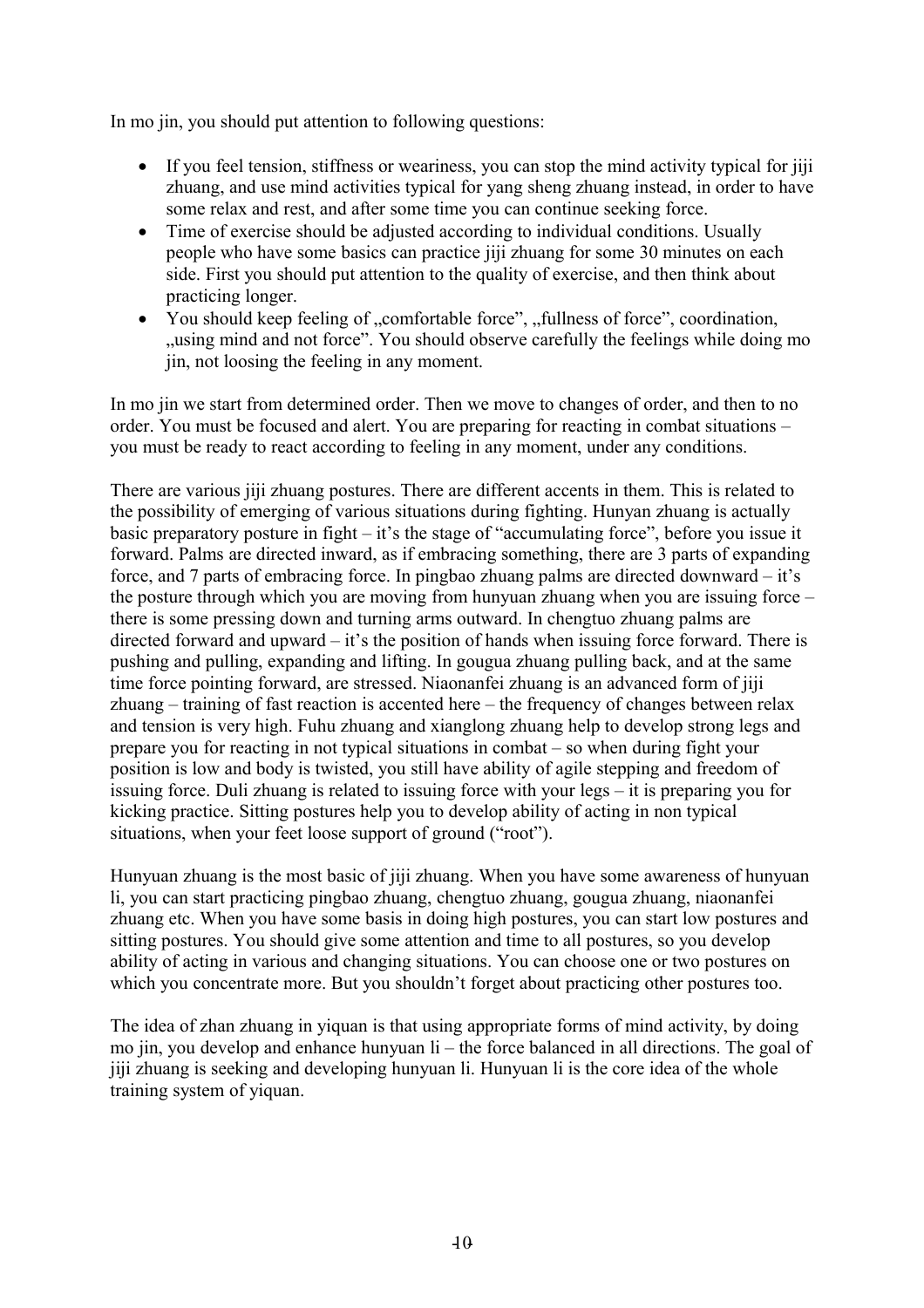## **ON SHI LI**

When you have some feelings and experience regarding hunyuan li, you should put some more attention to shi li practice too.



Master Yao Chengguang says, that zhan zhuang is basis, but shi li is the crucial method. The scope of shi li practice is largest, and the level of difficulty is highest. In the training system of yiquan, shi li is the method which creates the bridge between basics and advanced training. The fighting abilities depend on shi li training. When practicing yiquan, you must put a lot of attention to shi li training.

Why must we practice shi li? In zhan zhuang you develop and enhance hunyuan li in relatively static position. Usually when you start moving, the feeling of fullness of hunyan li disappears. Only after next adjusting of posture and mind activity, the feeling appears again. Yao Zongxun said; "You cannot talk about real fighting skills, when you lack hunyuan li. But you cannot fight by using zhan zhuang posture. The hunyuan li, developed through zhan zhuang, must be kept also in movement. You must be able to use it also in rapid and fast changing movement. The process of passing from static posture to movement is done by practicing shi li".

The main idea of shi li is continuing of developing and enhancing hunyuan li, with use of appropriate mind activity, in situation when body is moving – so when position changes, you can still feel this unified, full force, and you are able to use it freely. This way you create conditions for the ability of issuing force in any moment, any situation. Shi li is also a method of checking the quality of zhan zhuang practice. Quality of zhan zhuang is basis for quality of shi li. Zhan zhuang and shi li are mutually related, an affect each other. Shi li is form of expanding zhan zhuang in space.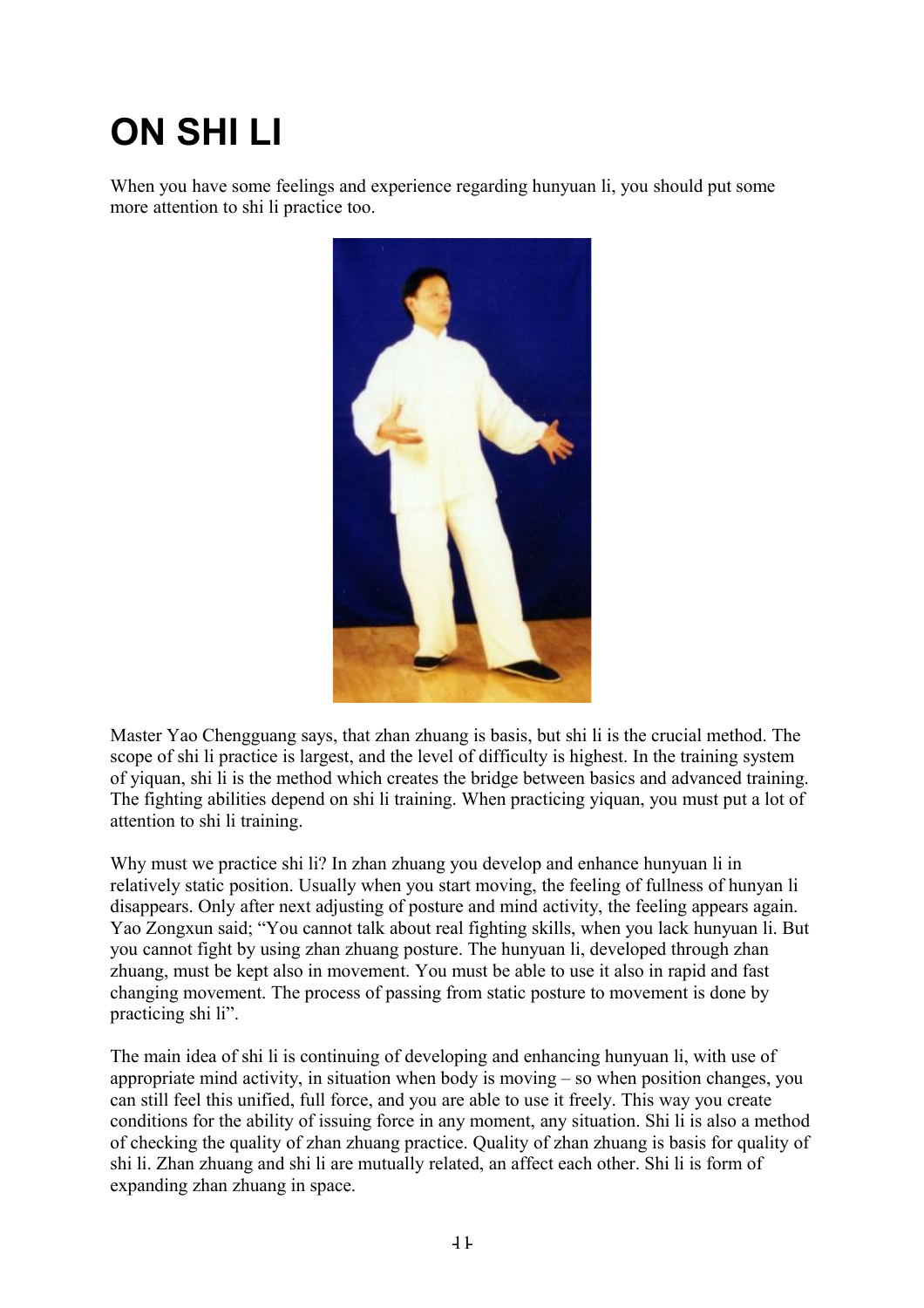When you start shi li practice, you must use principles of: natural, soft, slow, relax, subtlety. The feeling of force of whole body must be unified and balanced. Bones give support, joints are relaxed and agile, muscles are relaxed and stretched, you have feeling of "as relax not relax". You should feel movement of your body through surrounding air, subtle as unwinding a silk thread. When something moves, you must have feeling of movement of whole body – "when some part of body moves, there is no part which doesn't move". Gradually the movement becomes more subtle, you become more focused and alert, intention and force are not broken, whole body is moving naturally.

Regardless if it's zhan zhuang or shi li, when you start the practice, there should be no haste. Yiquan is stressing spirit, mind, feelings. When movements are fast, mind is impatient, you are loosing feelings in some moments of movement, the effects of practice become "rough", which affects development of hunyuan li and ability of it. So, at beginning you should practice slowly – the slower, more subtle, the easier is developing the good coordination of mind and body.

Because hands are very sensitive, when you start the practice of shi li, you can concentrate on hands. Then you should try to get the same feelings in other parts of body, with you whole body "tasting" shi li in slow, gentle and subtle movement.

In shi li, no matter which movement and what mind activity used, when you move forward, you should have feeling of some force directed backward. When you move backward, you should feel some force directed forward. It's the same about upward and downward, to the left and to the right. This is the meaning of saying: "force in direction opposite to movement". The goal is: developing the feeling of contradictory forces in various situations, so you can get basis for the ability of issuing force according to feeling during fight.

There are several forms of shi li practice:

- Shi li in fixed position. At beginning you practice one movement many times. For example you do pingtui shi li. Then you learn and practice next shi li movements, like: kaihe shi li, fu'an qiu, boshui etc. It prepares you for practicing mixed shi li in fixed position.
- Mixed shi li in fixed position. You are mixing various shi li movements in freely changing order. So you can do one pingtui movement, and then kaihe movement, fu'an qiu, boshui etc. It prepares you for various changes in single pushing hands practice.
- Shi li with steps (steps practice will be described in next chapter). You repeat single shi li movement while doing steps forward, and then steps backward. It prepares you for mixed shi li with steps.
- Mixed shi li with steps. During one exercise while doing steps forward, and then steps backward, you freely mix, all kinds of shi li movements in changing order. The goal is preparing for various changes in double pushing hands and free fighting.

When your movements are natural, coordinated, you can start freely changing between steps forward and backward. For example you can do one step forward, one step backward, one step forward, two steps backward etc. After some time you can start doing it with steps in various directions, changing postures and paths of movement, avoiding any determined order.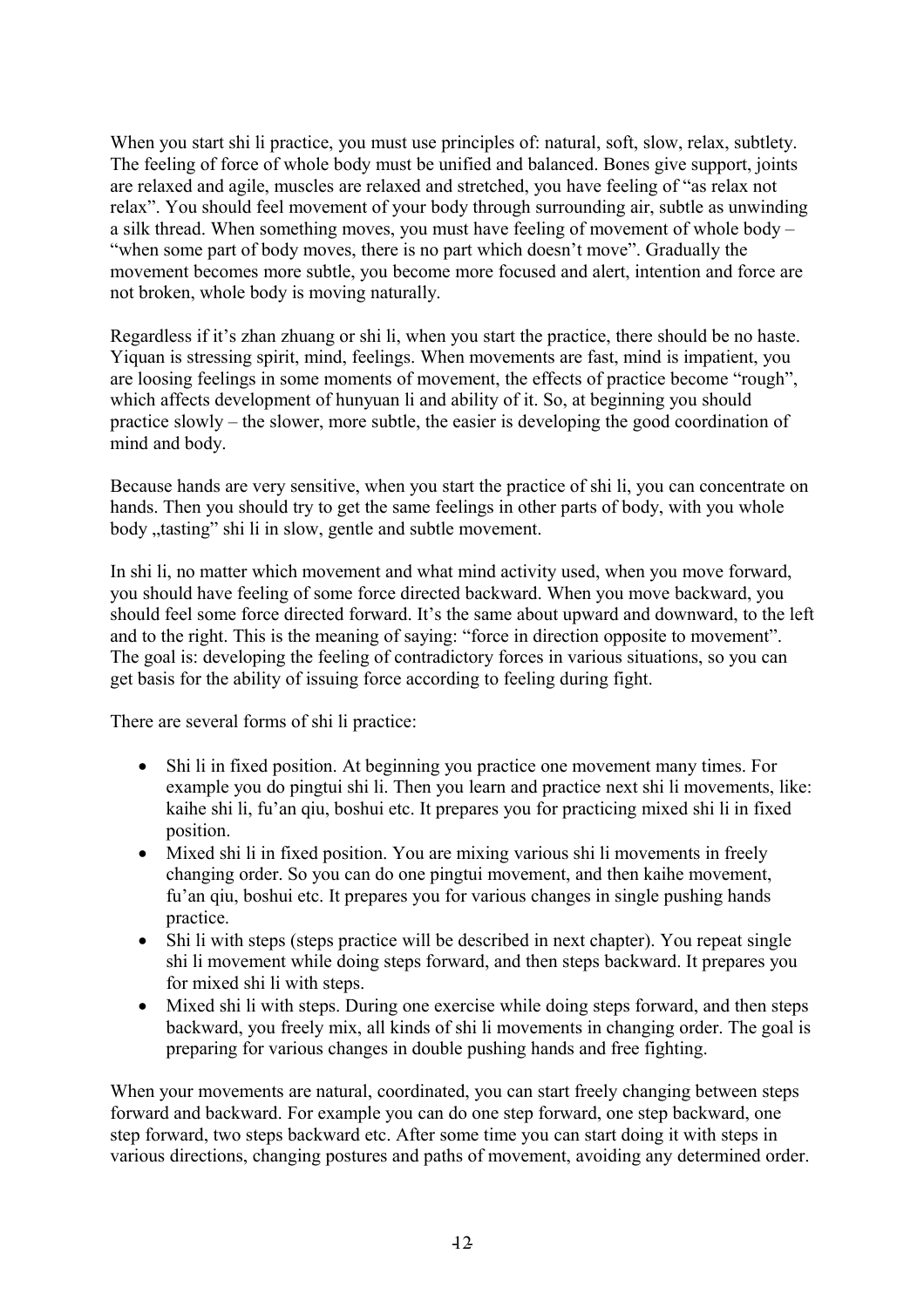When during subtle, slow movement you have clear feeling of hunyuan li, you should , pull down the fences", changing the slow movement to faster, big movement to smaller. Sometimes you can practice slower, sometimes faster. Sometimes doing longer movements, sometimes shorter. Then the order and rhythm must be changing during one exercise. In fight, you cannot first prepare some movement and then use it, you must be able to change according to situation. So you should keep feelings of continuity, but you change the rhythm, making pauses too. You must develop ability of being ready for issuing force in any moment, according to situation. This is demand of combat.

When you get to high level of shi li, no matter what changes, you always keep the feeling of fullness of "comfortable force". When mind is reaching, force is reaching – there is no difference between mind and force. Finally even the concept of shi li ceases existing – you achieve the stage of natural force.

Yao Zongxun said: "You should be like a flag exposed to wind, like a fish in river. The flag is moving in ways which cannot be predicted – when wind blows, it reacts. Fish is as if moving slightly, but actually it is moved by the movement of water."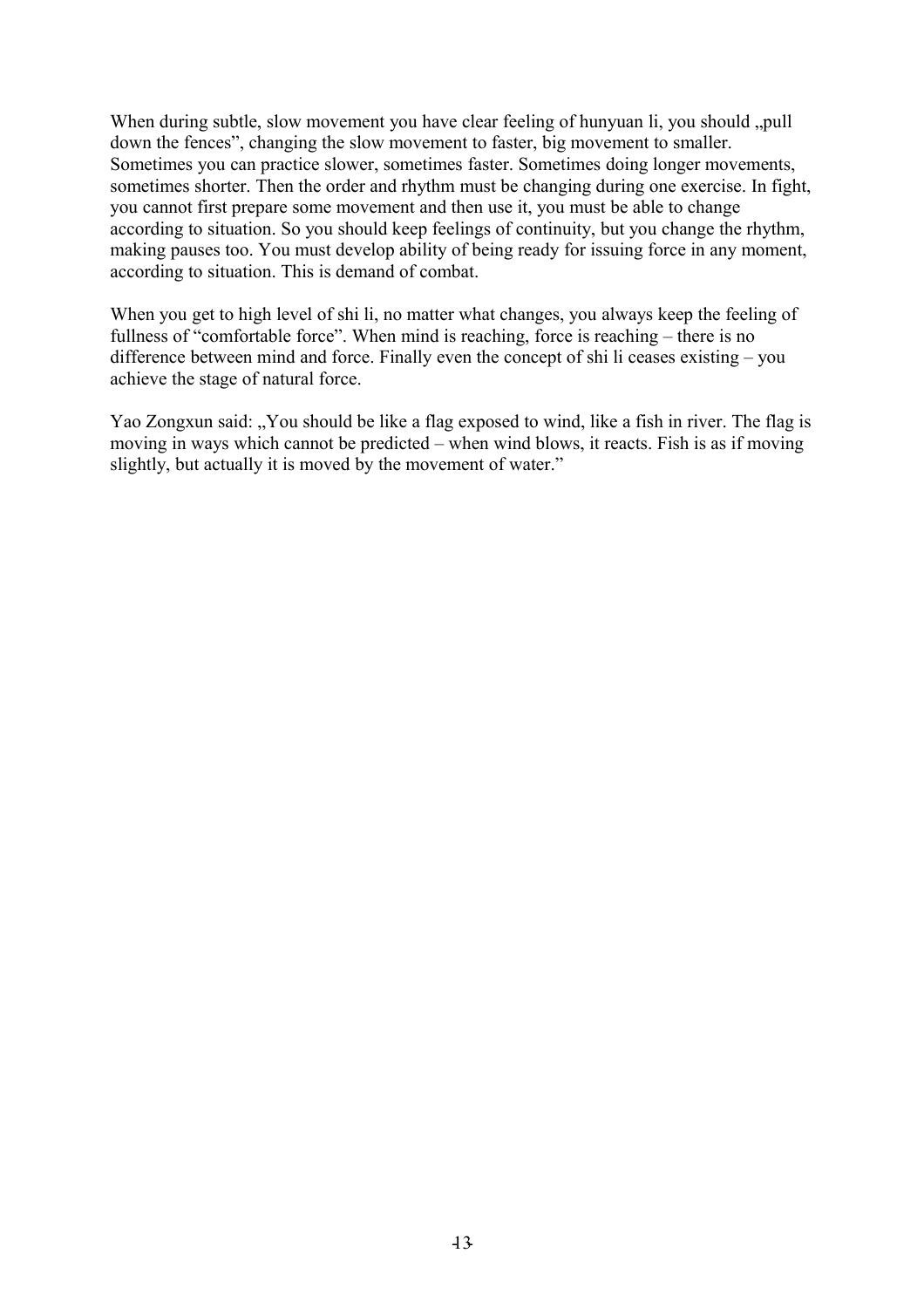## **ON MOCA BU**

The ability of controlling distance is very important in combat. It is based on good footwork. As master Yao Chengguang explains, in combat the opponents are moving all the time, the distance between them is changing. To be able to defend yourself and attack effectively, you must use steps, changing distance and your position in relation to your opponent. Good footwork must be precise, springy and agile. You must be able to keep dominating position, and ability of effective issuing of force in any moment of the fight. All attack and defense movements have their basis in steps. The steps we are talking about are different from normal walking or running, and are different from the steps of athletes running or jumping. It's very specific way of moving. It is said: "I would rather reveal 10 ways of issuing force, than one way of stepping", "When hands arrive, and steps arrive at the same time, fighting becomes easy". Those traditional sayings explain the importance of steps in combat.



The basic practice of steps in yiquan is called mocabu. Moca means friction. When you practice steps, your foot is moving above ground, but you imagine as if it was rubbing ground, so you feel some resistance. Moca bu can be described as shi li for legs.

When you start practicing moca bu, you should remember about the principles: natural, soft, relax, subtle. You must use mind activity. Whole body force must be perceived as unified and balanced. In situation when your legs are moving you still keep feeling of hunyuan li. Of course at the same time there is appropriate work of upper part of your body. The movement of whole body is unified, according to the traditional principle: "When upper moves, lower naturally follows, when lower moves, upper is naturally leading".

When you start moca bu exercise, you should stand with your body straight. You should be focused, watching some target far in front of you. Knees are slightly bent. Hands are on both sides of your body, palms in some distance from body, as if being supported by two balustrades, so it is easier to keep balance (of course it is only imagination, you shouldn't put your palms on anything). We can start from step with left foot. Imagine that you are pulling your left foot out of mud (body is pulling leg), as if you tried not to loose your shoe in the mud. You can imagine that your knee is as if pulled upward by some rope, which helps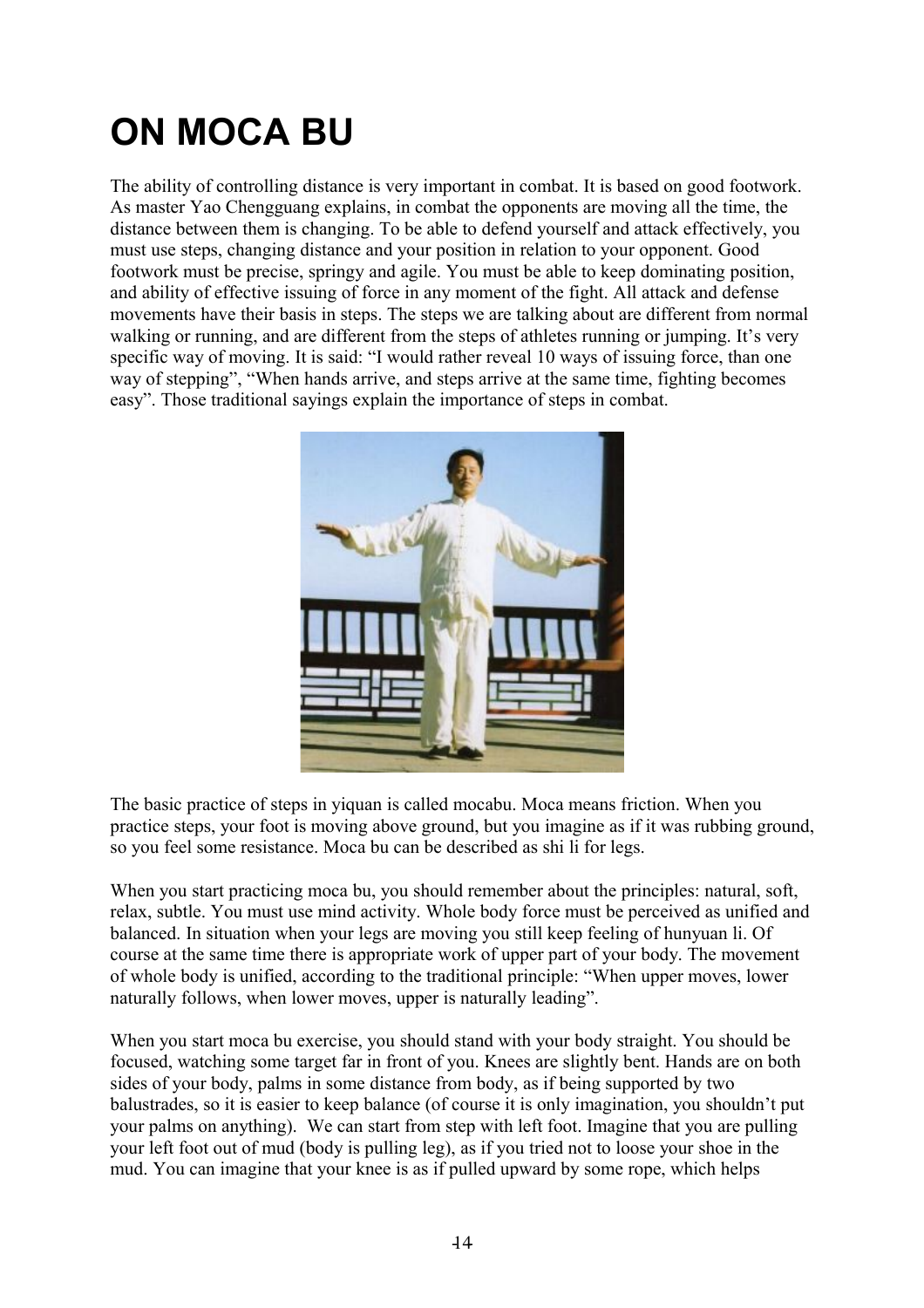pulling foot out of mud. Center of foot is as if stepping on a small wooden roll. You are slowly moving the roll forward with your foot. At the same time you have intention as if wanting to move it back. In yiquan you should develop the intention of simultaneous forces in opposite directions. When during moving your left foot forward, your left knee becomes almost straight (it's never completely straightened), you move your foot some two foot widths to the left (about 20 cm). First put down front part of sole of your foot. Then gradually move your weight onto your left leg. During this movement, you are slowly putting your left heel down. Left knee is bending slightly. When weight is on your left leg, you start pulling the right foot "out of mud". Demands are the same as previously. Steps backward are also practiced.

This movement can be described with words: : lifting, stepping over (this means also some straightening of supporting leg, with pressing down with foot), stepping down, contracting. Lifting is related to knee. Stepping over is when you move your foot above ground. Stepping down is the intention when you are putting your foot down. Contracting, means feeling of concavity in center of your foot.

When you have some basics, you can change the exercise into more advanced variant. When front (left) foot is moving the roll forward, you should support this with force of your back leg and your whole body. When knee becomes almost straightened, and you move your foot about 20 cm to the side, you still keep moving it forward, supporting this with your back leg and whole body. The step with right foot is done in the same way. Steps backward are also practiced. The steps can be made longer – it's called: big step. It helps to make your legs stronger. You learn shorter and longer steps, in order to be able to adapt yourself to various situations in combat. The big step practice is related to the long and low variants of jiji zhuang, which also help to strengthen your legs, and improve your stability.

In moca bu you must put attention to following questions:

- When you have basic feelings of resistances in your feet area, you can imagine that your whole body below waist is in mud. The imagined mud can gradually become denser. You can imagine that it is difficult to move through mud, and your foot is like a plough, making trench. The aim is in developing strong feeling of resistance and strengthening legs. But at the same time it is whole body training.
- Your body should be kept straight, with feeling as if being suspended from above. Concentration on legs training shouldn't cause loosing proper, stable position of whole body.
- You must put some attention to symmetry between your both legs. If you notice that one of your legs is much weaker, you must concentrate more on strengthening it.
- Before you practice forward and backward steps, you can practice steps in fixed position, and use some supplementary exercises, which can help to strengthen your legs and improve balance, like: lifting your foot and putting it down on side of your body, lifting foot and stepping down in front of your body, lifting knee while stepping backward etc.
- No matter if you do steps forward or backward or mixing various numbers of forward and backward steps, or even doing them with changing rhythm, you should watch a target far in front of you all the time.

Wang Xiangzhai said: "Steps make the position determined. But steps also make position not determined. When front leg is moving in, back leg is following. Front and back leg have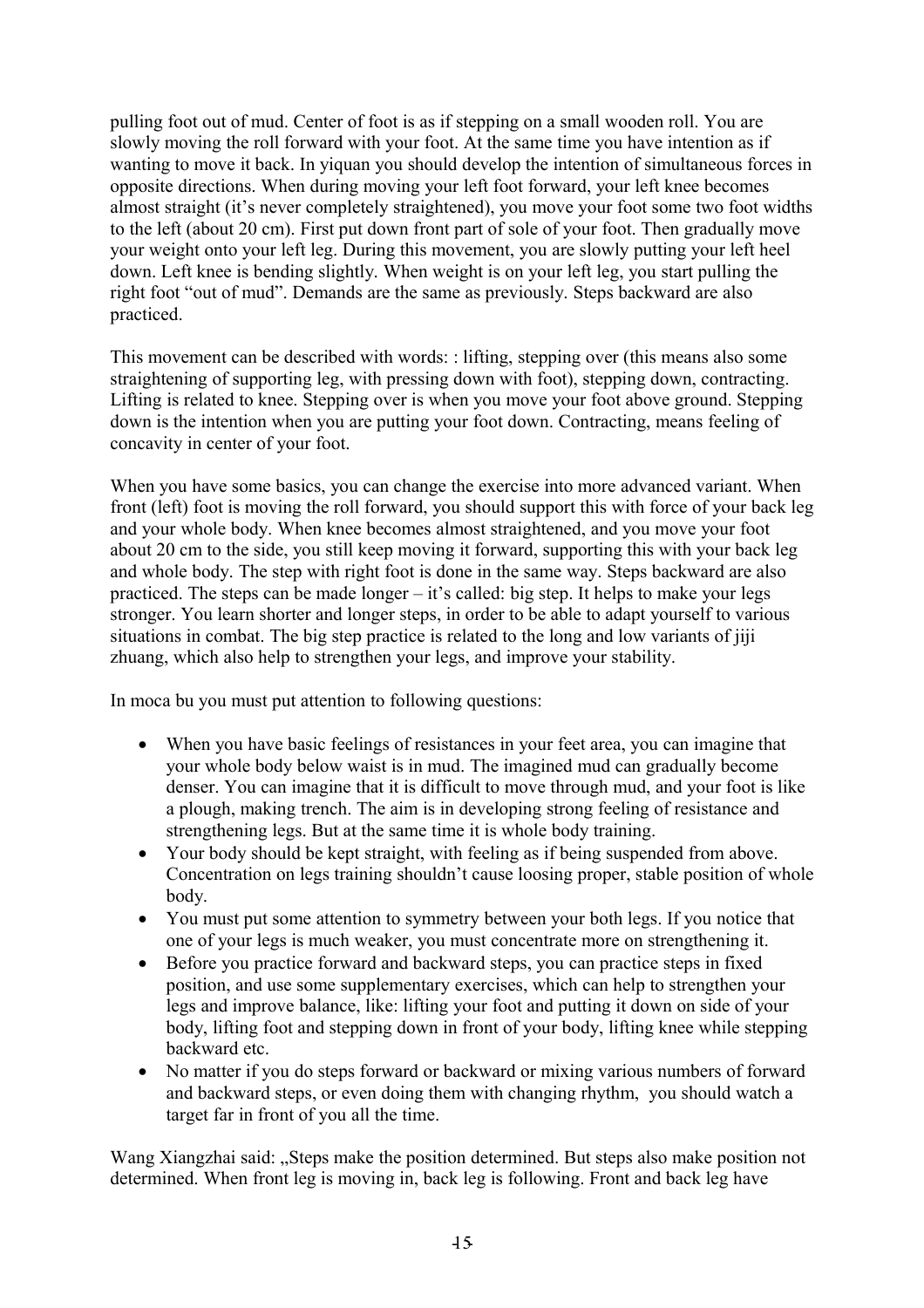naturally determined positions. From forward step move to backward step. From backward step move to forward step. From forward step make backward step, which will be changed into forward step. From backward step make forward step, which will be first part of backward step. Let there will be no determined position".

When after practicing forward and backward steps (including big steps) for some time, you have some experience and have developed some basis, you should change order and rhythm. Forward or backward, whole step or half step, big step or small step, with uniform speed or suddenly changing tempo. You mind must be focused and alert. Imagine that you are making step forward, and then your foot meets some obstacle. Or you are stepping down, and it turns out that there is a hole in ground just there. You must instantly feel the change of situation and react, stopping the movement, or taking your foot back etc. Your intention should be as if moving on very thin ice. The goal is preparing you for demands of combat. You should practice in such a way, that opponent is not able to read your intention or rhythm of your movement. In changing conditions you must keep feeling of fullness of force and ability of issuing it.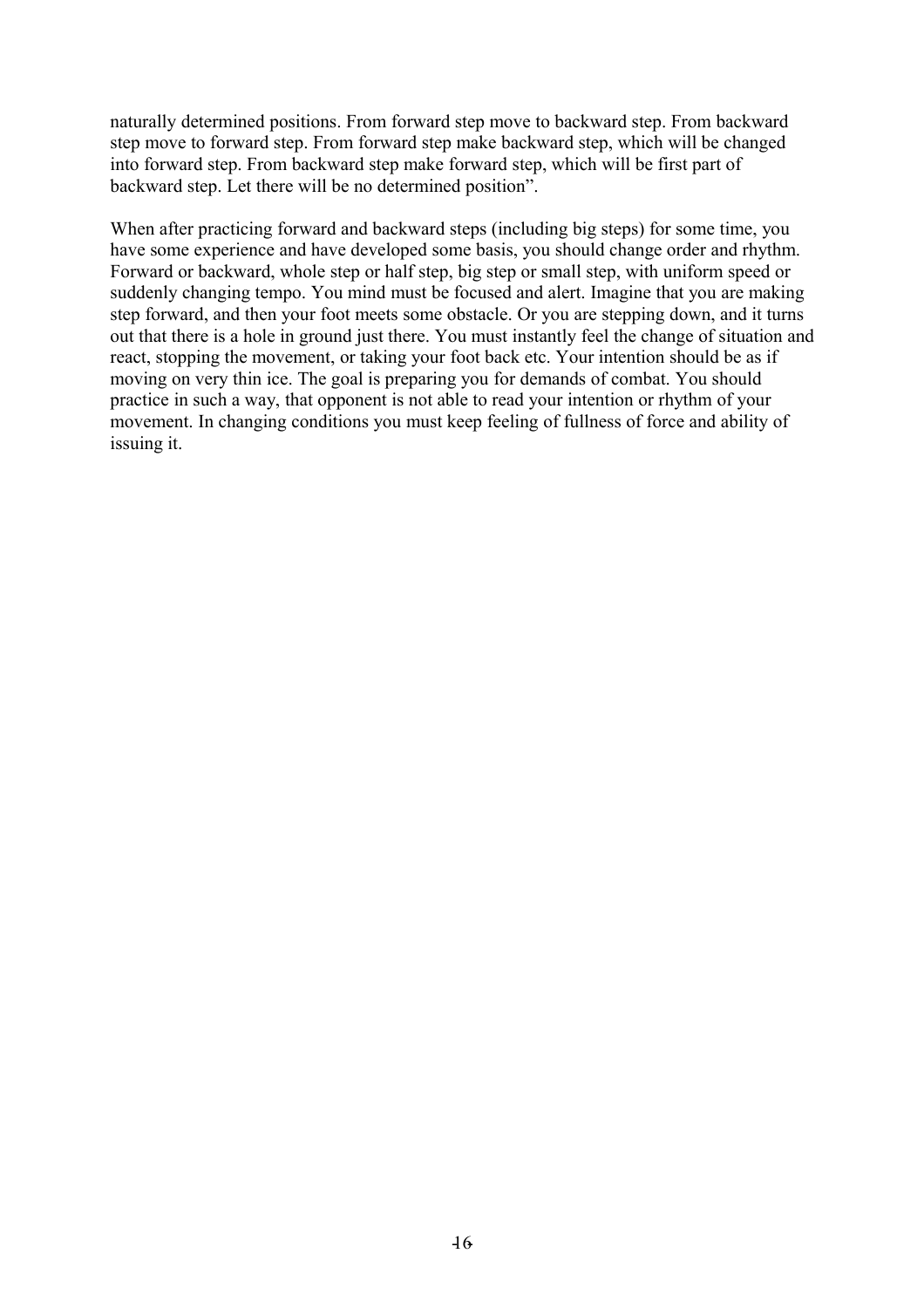## **ON FA LI**

Some people who do yiquan have only very superficial knowledge of this system. They think that zhan zhuang practice is enough to fully develop the elastic, explosive force of whole body. Master Yao Chengguang says, that in combat you cannot just rely on static zhan zhuang or on slow shi li. To be able win fights you must develop the skill of technically proper use of sudden "explosion of force". Zhan zhuang, shi li and moca bu are basic training methods of yiquan. Their aim is developing hunyuan li, creating conditions for fa li. And fa li is basis of combat skill. Yiquan is a system of training methods, which are closely related to each other. During the training process, one stage is preparing you for next one, no stage can be omitted.



Fa li is effective way of using force in martial art. Fa li is very important stage of yiquan practice. Yiquan is based on study of methods of issuing force of various martial arts. Gradually its own specific method of fa li practice was developed. The main factors which help to achieve quality of fa li are:

 High level of stimulation of neural system, achieved thanks to appropriate mind activity. While practicing jiji zhuang (on higher level of practice), you can imagine that poisonous snakes and wild animal are surrounding you, and they are fighting with each other. Even the smallest hair on your body is "standing up" as if being a sharp blade. You are ready to fight for your life. You spirit is aroused. You have feeling, that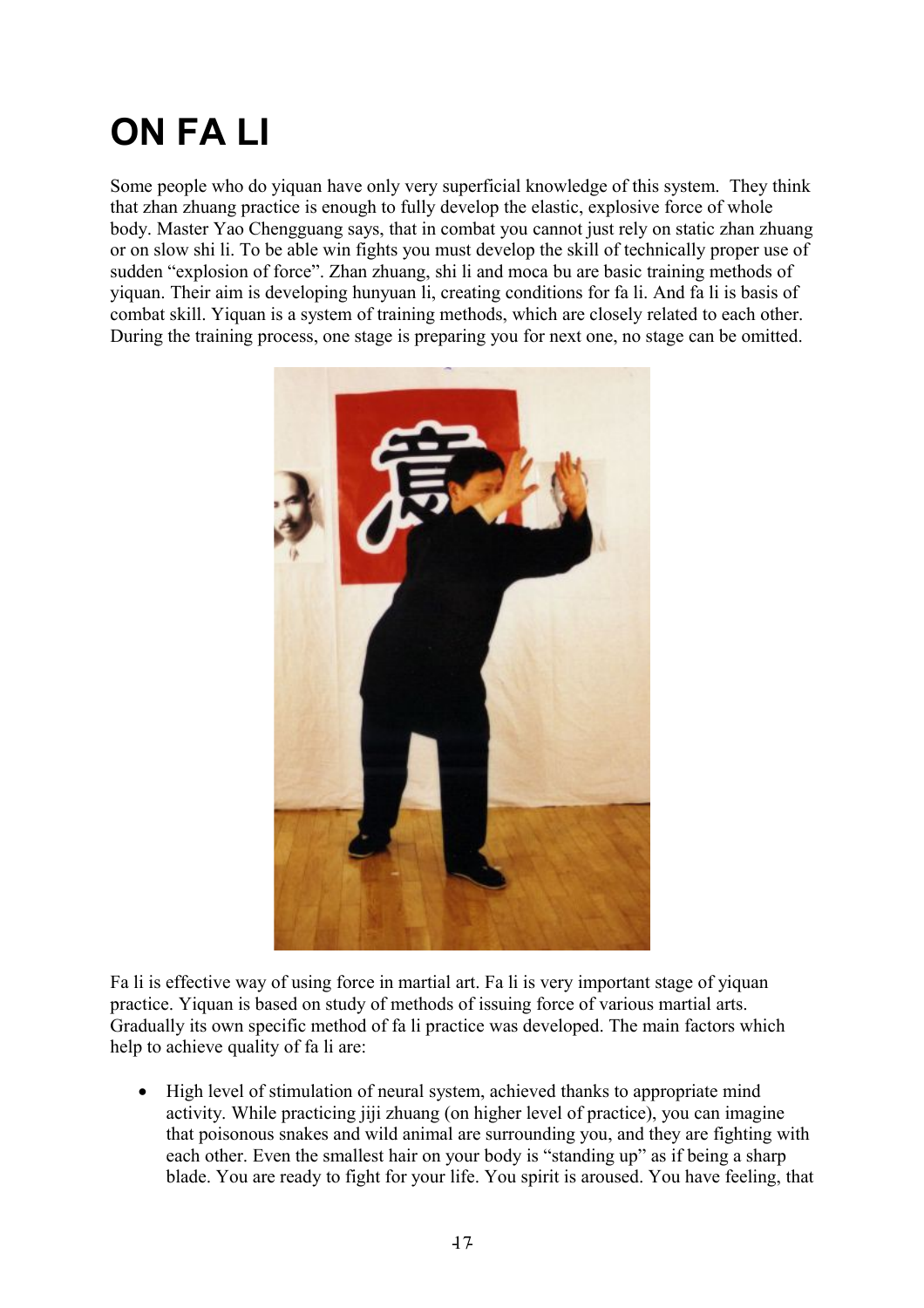if you fight, anywhere you hit, you can split stones and break mountains. "The success in fight is based on courage". Without brave, fearless spirit, the best skill is useless. The crucial point of fa li is acting as if there was real threat.

- Using the pressing on ground with back foot, and resulting reaction force. When you do mo jin in jiji zhuang, you work with this force and movement of whole body, when back foot is pressing on ground, and your body is pushed forward.
- System of contradictory forces in whole body. The more complete is this system, the fuller, and bigger issued force (adding speed of more parts of body). Upwarddownward contradictory force is basis for all other contradictory forces. Wang Xiangzhai said. "The axis of changes of relax and tension is between above and below". Unity and mutual leading of upper and lower is basis for the whole system of contradictory forces. Mo jin in zhan zhuang and shi li serve developing the system of contradictory forces.
- Fast vibrating of all parts of body during continuous changes between relax and tension. The higher frequency, the force can be issued more abruptly, the easier is issuing it without delay, in any direction, with any part of body, according to the need. This is the pulsating of force about which Wang Xiangzhai said: "movement always being born and never ceasing".

Practicing fa li you must remember about principles: natural, relax, unity, coordination, speed, explosive. There are two stages: cumulating and issuing. First there is accumulating and being ready for issuing. Mind and body must be in state of "relaxed but not loose" – there shouldn't be excessive relax or tension. Mind must be focused, alert. At some moment, suddenly, in explosive way, you are issuing force with some part of your body.

The force issued in yiquan is hunyuan li – force balanced and coordinated in all directions, also called holistic, unified or consolidated force. Consolidation is not something absolute. Dispersion is excessive relax, slackness, lack of feeling of contradictory forces in up-down, left-right, front-back directions and lack of their harmony. Fa li becomes slow, stiff, uncoordinated. And consolidation, unity means using all forces of body which can be used, "on surface and deep inside" – there is sudden, fast contraction. After short tension there is immediate relaxing, so next issuing of force is possible. Relax (but not looseness) is cumulating of force, tension (but not stiffness) is issuing of force. Changes between relax and tension are constituting the process of fa li. The higher tempo of changes, the higher quality of fa li. Wang Xiangzhai said: "Relax and tension, tension and relax to proper extent, empty and full, full and empty are rooted in each other". During very fast issuing of force many kinds of forces and many principles of physics are used, as: unified elastic force, force of a screw, triangle of forces, leverage, diagonal surface etc.

Fa li is summing up o basic training (zhan zhuang, shi li and moca bu). Without basic training, proper practice of fa li is impossible. But some students, although they did basic training, are still unable to issue force properly:

- When they do fa li, they lack the state of high mental stimulation.
- Body is too tense and stiff, movements are not harmonious, force of legs is not fully used, upper and lower don't work together.
- Even though there is some unity and coordination, but time of issuing force is too long, there is no acceleration, it becomes pushing force instead of explosive force.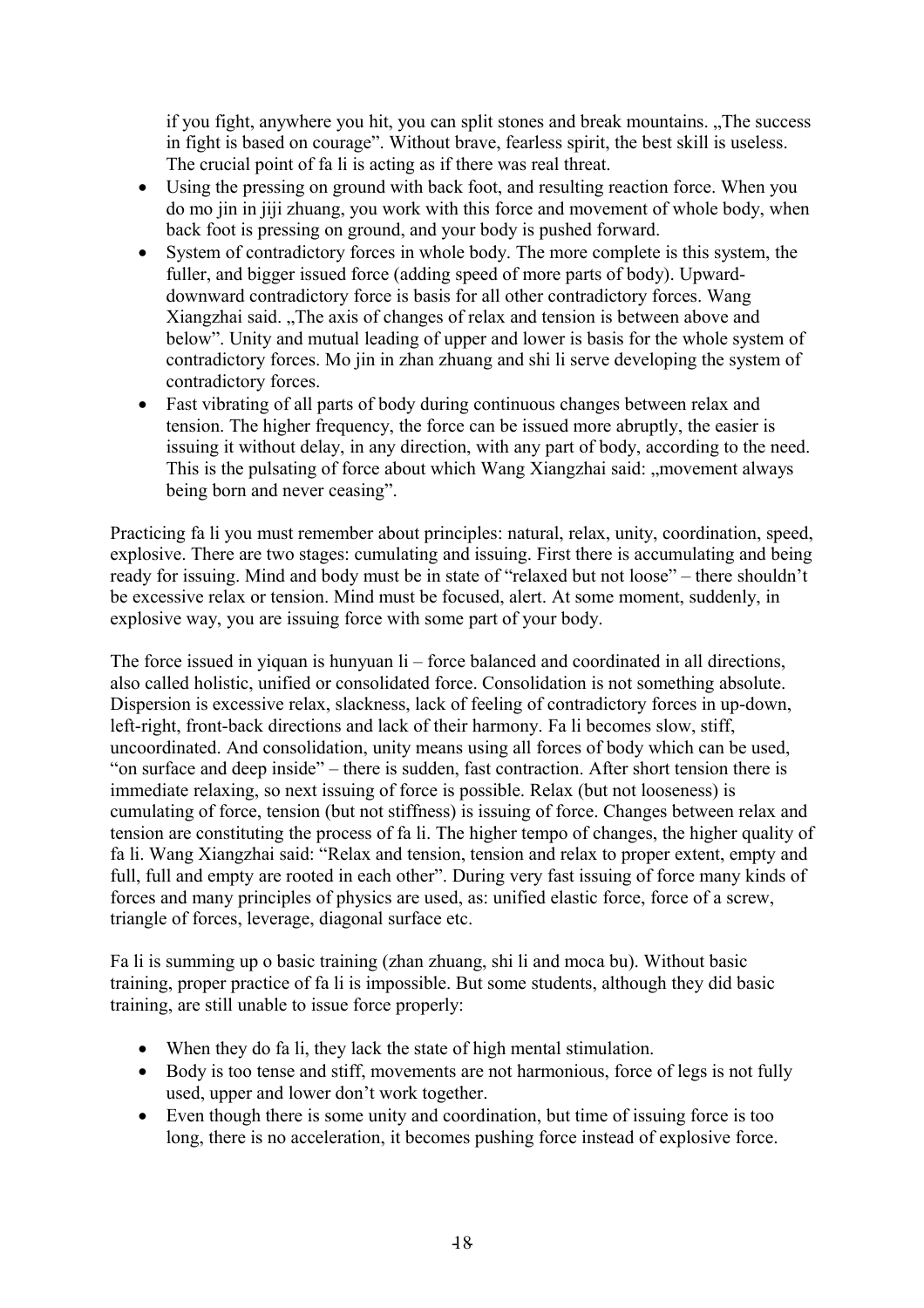It is mainly result of some weak points in practice of basic methods, and lack of understanding of the demands of fa li. So when doing fa li, you must remember about following questions:

- Mind must be focused, alert, in state of high stimulation. Awareness must be "enlarged and extended". You should have feeling of great, far reaching force. "When you suddenly move your body in air, you will cause tornado".
- Before issuing force body should be , as if relaxed but not relaxed", there should be proper balance between relax and tension.
- During fa li head is as if leading upward. Only when there are upward-downward contradictory forces, exhibiting all abilities of body is possible.
- Back foot must press ground, so there appears force pushing your body forward.
- Imagine that the part of body with which you are issuing force is as if hitting red-hot iron plate. In moment of contact there is sudden issuing of force – this way the speed of issuing force and the following movement backward is very high. Fa li must be strong and fast. But you shouldn't loose unity and continuity.
- Fa li must be done with shi sheng, using additional stimulation, supplementing fa li.

Issuing of force can be done in two ways: as hitting and as pushing. When hitting, the force is working on opponents body on short distance, in very short time, in a concentrated way. The smaller the surface of contact, the force is more penetrating. This force doesn't cause big movement of opponent's body, but is causing injuries. In case of pushing, the time and distance of using force is bigger. The surface of contact is bigger too. This causes big movement of opponent's body, but doesn't cause serious injuries.

You can start fa li practice from single movements in fixed position. Then you can do them with steps and in various directions. After some time you can move to the stage of free fa li, when you are mixing in changing order all kinds of issuing force with various parts of body. You are issuing force anywhere there appears (imagined) contact. You can change rhythm, doing the movements sometimes slower, sometimes faster, sometimes the movements can be longer, and sometimes shorter, sometimes you issue force frontally and sometimes diagonally, so in various situation you are able to issue the unified force. Your mental state should be: "when there is contact with opponent, you body suddenly changes into exploding bomb". But even then you cannot say that you mastered fa li. Fa li must be tested and developed during pushing hands and free fighting practice. You must continuously draw conclusions from this practice and improve your fa li.